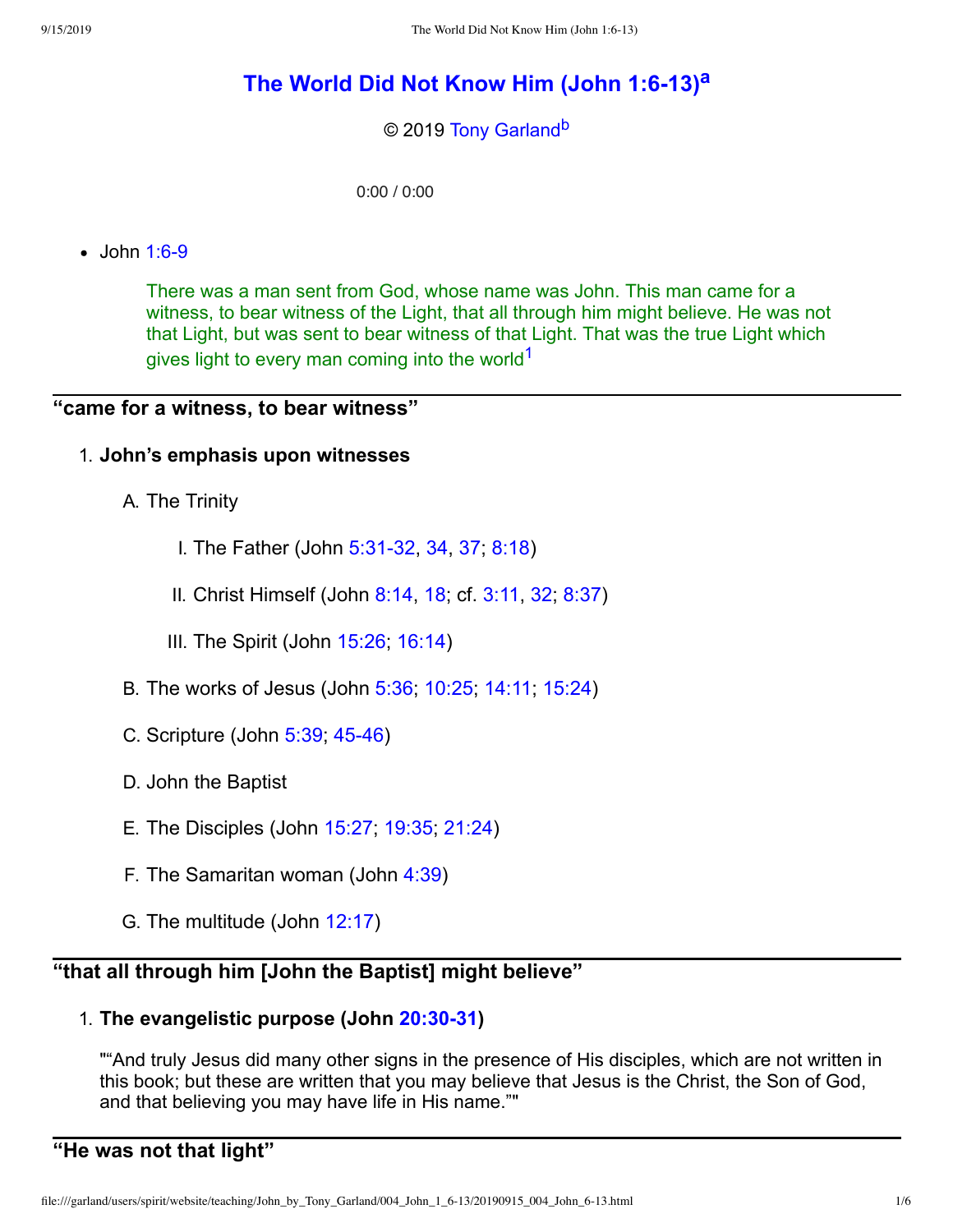- 1. **Underscoring the superiority of Jesus over John the Baptist (John the baptist: "He must increase, I must decrease" [John [3:30\]](http://www.spiritandtruth.org/bibles/nasb/b43c003.htm#John_C3V30))**
- 2. **The ministry of John's baptism may have gone as far afield as Ephesus (Acts [18:25](http://www.spiritandtruth.org/bibles/nasb/b44c018.htm#Acts_C18V25))**
- 3. **Jesus "was" whereas John "came"**
- 4. **Jesus was God whereas John "was a man"**
- <span id="page-1-0"></span>5. **Clarifying that John was not the Messiah**

**"gives light to every man" - "whether he sees it or not" [2](#page-5-3)**

- 1. **The light shines on all, but there is a need to overcome blindness**
	- A. Stage 1: general revelation (Rom. [1:25](http://www.spiritandtruth.org/bibles/nasb/b45c001.htm#Rom._C1V25))
		- I. "General"
			- a. Does not refer to the character of the revelation itself: "the revelation is of a general nature"
			- b. Refers to to its audience: it is general in scope, available to all people at all times in history
				- i. Some revelation is not historically general (e.g., DNA, CMB, Hubble images)
				- ii. As our ability to discern more of the physical world increases, so does the related revelation of God
				- iii. This is to be expected since God handiwork is impressed throughout His creation
	- B. Followed by Special revelation (Ps. [19\)](http://www.spiritandtruth.org/bibles/nasb/b19c019.htm#Ps._C19V1)
		- I. General revelation "The heavens *declare* the glory of God . . . *there is no speech or language where their voice is not heard* . . ." (Ps. [19:1-3](http://www.spiritandtruth.org/bibles/nasb/b19c019.htm#Ps._C19V1))
		- II. Special revelation "The *law* of the LORD is perfect . . . the *testimony* of the LORD is sure . . ." (Ps. [19:7-8](http://www.spiritandtruth.org/bibles/nasb/b19c019.htm#Ps._C19V7))

### 2. **Every man - in the sense that a function of the light is to bring** *salvation* **or** *judgment*

- A. Jesus Baptizes with the Spirit and with fire every man will undergo one or the other
- B. The light shines in the darkness and is not comprehended (John [1:5](http://www.spiritandtruth.org/bibles/nasb/b43c001.htm#John_C1V5))
- C. Men loved darkness rather than light (John [3:19\)](http://www.spiritandtruth.org/bibles/nasb/b43c003.htm#John_C3V19)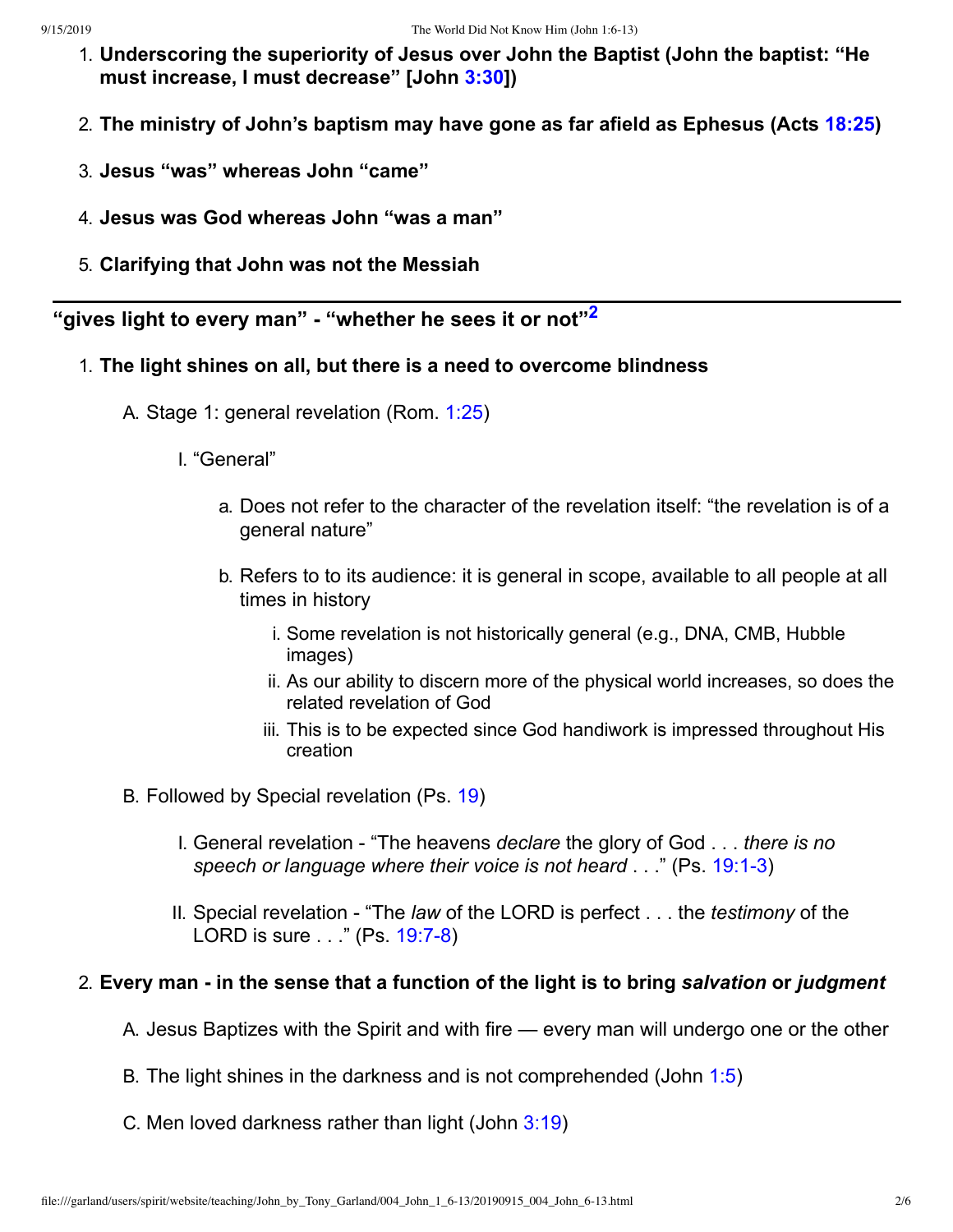- D. And have no fellowship with the unfruitful works of darkness, but rather expose [them]. (Eph. [5:11](http://www.spiritandtruth.org/bibles/nasb/b49c005.htm#Eph._C5V11))
- E. Therefore judge nothing before the time, until the Lord comes, who will both bring to light the hidden things of darkness and reveal the counsels of the hearts. Then each one's praise will come from God. (1Cor. [4:5](http://www.spiritandtruth.org/bibles/nasb/b46c004.htm#1Cor._C4V5))

# 3. **Division emphasized - separating power of light vs. darkness**

- A. Light becomes SALVATION: for those respond
- B. Light becomes JUDGMENT: for those who reject

# **"coming into the world"**

# 1. **Phrase "coming into the world" - applies to the light or every man?**

- A. KJV, NKJV men are coming into the world
- B. ESV, NASB, HCSB, NET the true light, coming into the world (emphasizing the incarnation)

I. John [1:10-11](http://www.spiritandtruth.org/bibles/nasb/b43c001.htm#John_C1V10) - He was IN THE WORLD . . . He CAME to his own

C. Barrett - refers to the incarnation

'all who come into the world' is a common rabbinic expression for 'every man'<sup>[3](#page-5-4)</sup>

in the next verse the light is in the world; it is therefore natural to suppose that it should previously be described as coming . . . preferred, and it must be supposed that reference to the incarnation begins already in this verse<sup>[4](#page-5-5)</sup>

John [1:10-13](http://www.spiritandtruth.org/bibles/nasb/b43c001.htm#John_C1V10)

<span id="page-2-2"></span><span id="page-2-1"></span><span id="page-2-0"></span>He was in the world, and the world was made through Him, and the world did not know Him. He came to His own, and His own did not receive Him. But as many as received Him, to them He gave the right to become children of God, to those who believe in His name: who were born, not of blood, nor of the will of the flesh, nor of the will of man, but of God.<sup>[5](#page-5-6)</sup>

# **"was In the world . . . made the world"**

### 1. **Greek order**

- A. in the WORLD (He was)
- B. and the WORLD (through Him became)
- C. and the WORLD (Him did not know)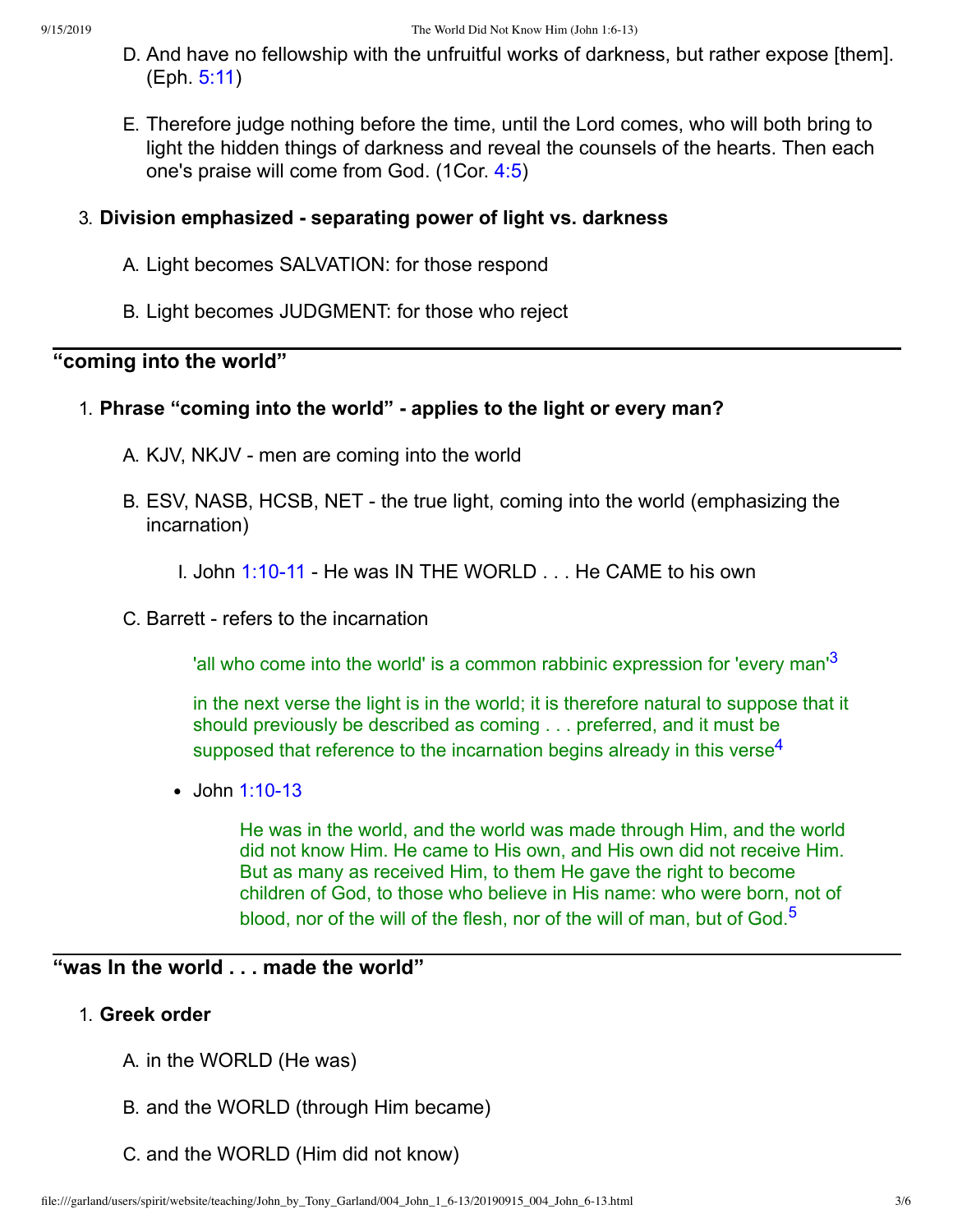<span id="page-3-0"></span>The world missed its great opportunity. It did not come to know the Word when the Word was in its very midst.<sup>[6](#page-5-7)</sup>

- D. Emphasis: THE WORLD made by him, did not know
- E. Shocking: the Created world rejected their Creator!

# **"He came to his own, and His own did not receive Him"**

#### 1. **Greek order**

- A. to HIS OWN (he came)
- B. and HIS OWN (Him not they received)
- C. Emphasis: His very own: 1) he came to; 2) rejected
- D. Shocking: Israel rejected their Messiah!

#### 2. **Two groups which missed Jesus**

- A. The *world* (didn't recognize their Creator)
- B. The *Jews* (did not receive their Messiah)

# **"the world" vs. "his own"**

- 1. **Gentiles vs. Jews**
- 2. **Gentiles "did not know", but Jews "did not receive"**
	- A. The Jews should have known better

# **Source of major misunderstanding and misinterpretation of NT passages**

- 1. **The presentation of Jesus as King and Messiah to Israel**
- 2. **The postponement of the kingdom**
- 3. **The impossibility of the kingdom until Israel recognizes Messiah**
- 4. **Something different is afoot in this age having to do with "the world"**

# **"But as many as received Him"**

1. **Contrasted with His own nation which rejected him (Rom. [10:19-21\)](http://www.spiritandtruth.org/bibles/nasb/b45c010.htm#Rom._C10V19)**

#### 2. **Three groups**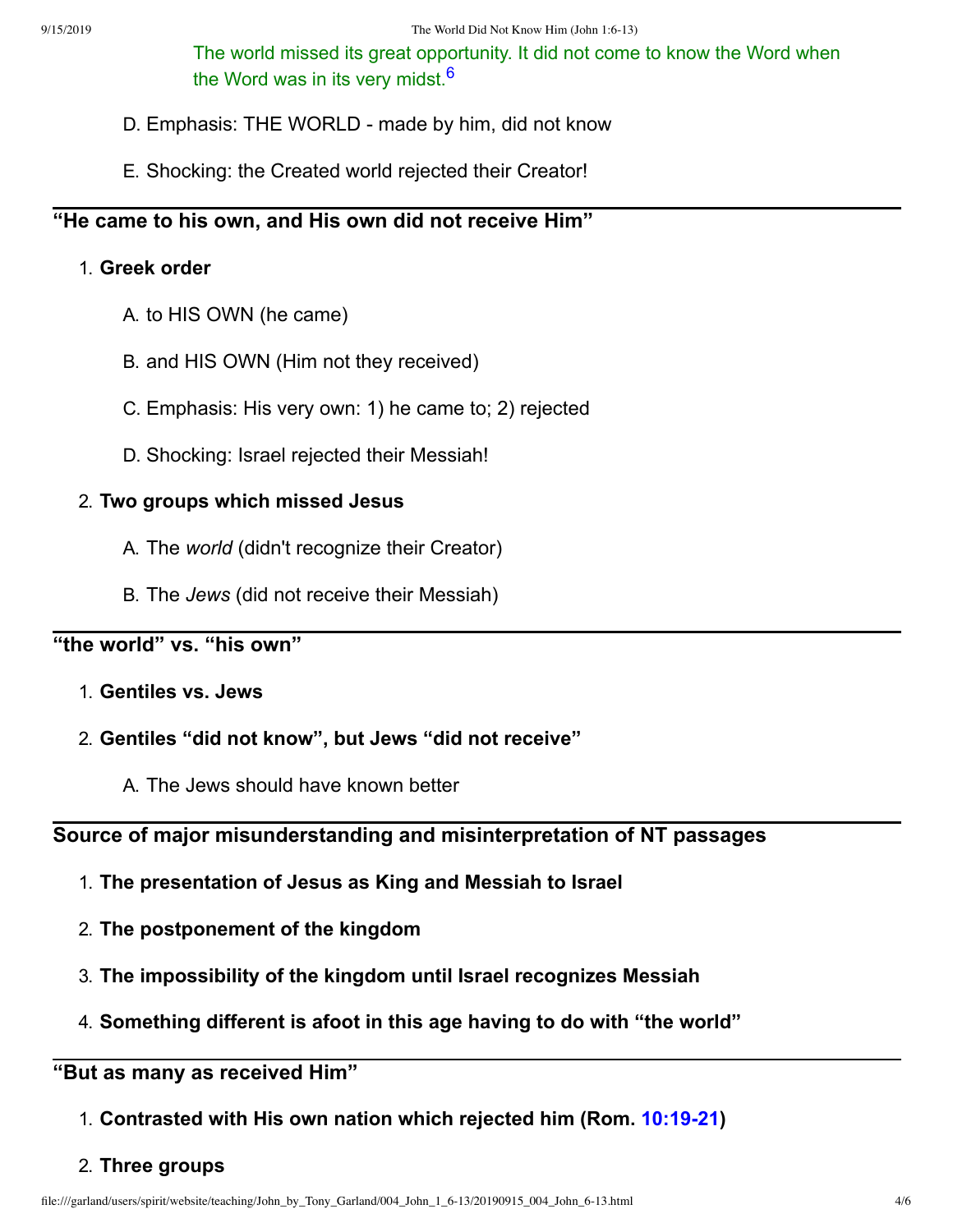- A. The world (at large) which did not know him
- B. His own (nation) which did not receive him
- C. Those who received him (from both the world and the nation)

**"He gave the right (**[ἐξουσίαν](http://www.spiritandtruth.org/fontsu/index.htm) **[***exousian***], bestowed authority) to become children of God"**

- 1. **children(**[τέκνα](http://www.spiritandtruth.org/fontsu/index.htm) **[***tekna***]) emphasizes begotten (born), less so inheritance (e.g., sons)**
	- A. "who were BORN" (John [1:13](http://www.spiritandtruth.org/bibles/nasb/b43c001.htm#John_C1V13))
- 2. **The world believes that God is Father of all men—the "brotherhood of man", but not in the sense related here**

**"the ones believing in the name of Him"**

- 1. **What's in a name? For us, just a label. Biblically/historically - the whole personality/character**
- 2. **Trusting in His person**
- 3. **Demons "believe—and tremble" (James [2:19](http://www.spiritandtruth.org/bibles/nasb/b59c002.htm#Jas._C2V19))**
	- A. They believe in His name, Who He is, *but they don't trust in His person*

"who were born, not of blood nor the will of the flesh, nor of the will of man, but of **God"**

- 1. **Greek order: "who: not of X, not of Y, not of Z, BUT OF GOD WERE BORN"**
- 2. **"were born" is passive, as one might expect!**
- 3. **bloods (**[αἱμάτων](http://www.spiritandtruth.org/fontsu/index.htm) **[***haimatōn***], plural) - procreation: mother and father, physical descent**
	- A. Singular would have been a possible contradiction with the idea of redemption by the blood (singular) of Christ (1Pe. [1:18-19](http://www.spiritandtruth.org/bibles/nasb/b60c001.htm#1Pe._C1V18))
- 4. **"will of man" =** [θελήματος](http://www.spiritandtruth.org/fontsu/index.htm) ἀνδρὸς **[***thelēmatos andros***] = could refer to husband**
- 5. **Summary idea: NOT BY HUMAN AGENCY**
- 6. **Similar to the incarnation: NOT BY HUMAN AGENCY**

Sun Sep 15 17:09:15 2019